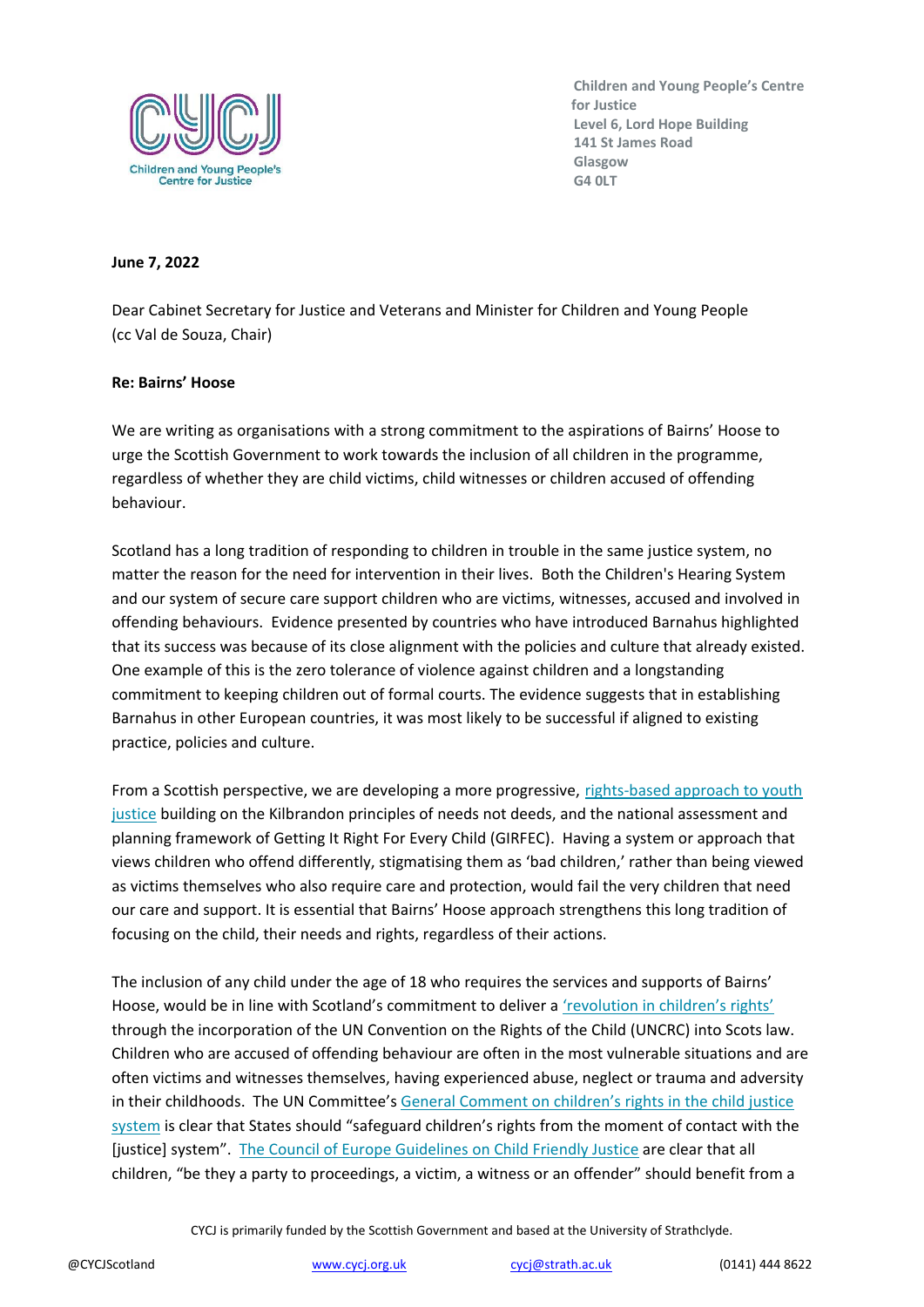

"children first" approach which fosters "a holistic approach to the child, based on concerted multidisciplinary working methods". The guidelines provide a clear rights-based framework that gives full consideration of the rights of children as victims, witnesses or accused of offending, across all systems of administrative, civil and criminal justice that children are involved in. This means the Bairns' Hoose, as part of the civil and criminal justice systems under Scots law, must afford all children parity of human rights safeguards and meet the standards of child-friendly justice.

There is a potential for injustice or discrimination if we support some children through the Scottish justice systems by enabling them to access Bairns' Hoose, whilst others are potentially denied their right to support and guidance, and left to do so in the context of the adult criminal court system with insufficient recognition or adjustments made to respect their status and special rights as children. In 2019/20, there were 1,208 children prosecuted in court with very little or no support or cognisance of their status as a child. Furthermore, given that the victims of children who offend are usually other children, you will potentially have in the same case one child who is being supported through Bairns' Hoose and another giving evidence in a court, a clearly inequitable and unjust state of affairs - which may be open to legal challenge around fair trial (UNCRC Article 40(2)<sup>1</sup> ECHR Article 6). This is particularly concerning given what we know about the level of trauma, adversity, victimisation and poverty experienced by children who come into contact with the justice system, and where the majority have a speech, language or communication needs, making it extremely difficult for them to understand - let alone meaningfully participate - in adult justice processes.

In many cases, these children's childhoods are characterised by overwhelmingly negative circumstances and events. There is growing recognition too, that children who are involved in offending, particularly children who may be committing more serious and/or violent offences, are themselves in vulnerable situations, have complex needs and suffer social adversity (Burnam & McVie; 2017; Nolan et al., 2018). As a result, these children need to be recognised as children first and foremost and have all their human rights upheld. To not do this would be in conflict with the Scottish Government's unreserved commitment to GIRFEC, keeping *the promise*, and to the incorporation of a framework of human rights treaties into Scots law, and specifically, the requirements of the UNCRC. To achieve the outcomes of the Promise Plan, Scotland must treat all children equitably and fairly by ending the 'disproportionate criminalisation of care experienced children and young people… through services and structures that provide genuine support and rights-based, trauma-informed practice.'<sup>2</sup>

<sup>&</sup>lt;sup>1</sup> Article 40(2)(b)(iii) UNCRC requires that the right to a fair trial must be 'ensured', thus imposing an affirmative obligation "to take whatever measures are necessary" to enable all children to enjoy and exercise it.163 A fundamental aspect of this is the right to effectively participate in proceedings (Articles 12(2) and 40(2)(b)(iv) UNCRC), requiring that children be enabled to express their views freely throughout all stages of the justice process and that such views be given due weight according to their age and maturity. <sup>2</sup> See The Promise and the recent [Oversight Board Report published 26 May 2022.](https://thepromise.scot/assets/UPLOADS/DOCUMENTS/Promise%20Oversight%20Board%20Report%20ONE%20FINAL.pdf)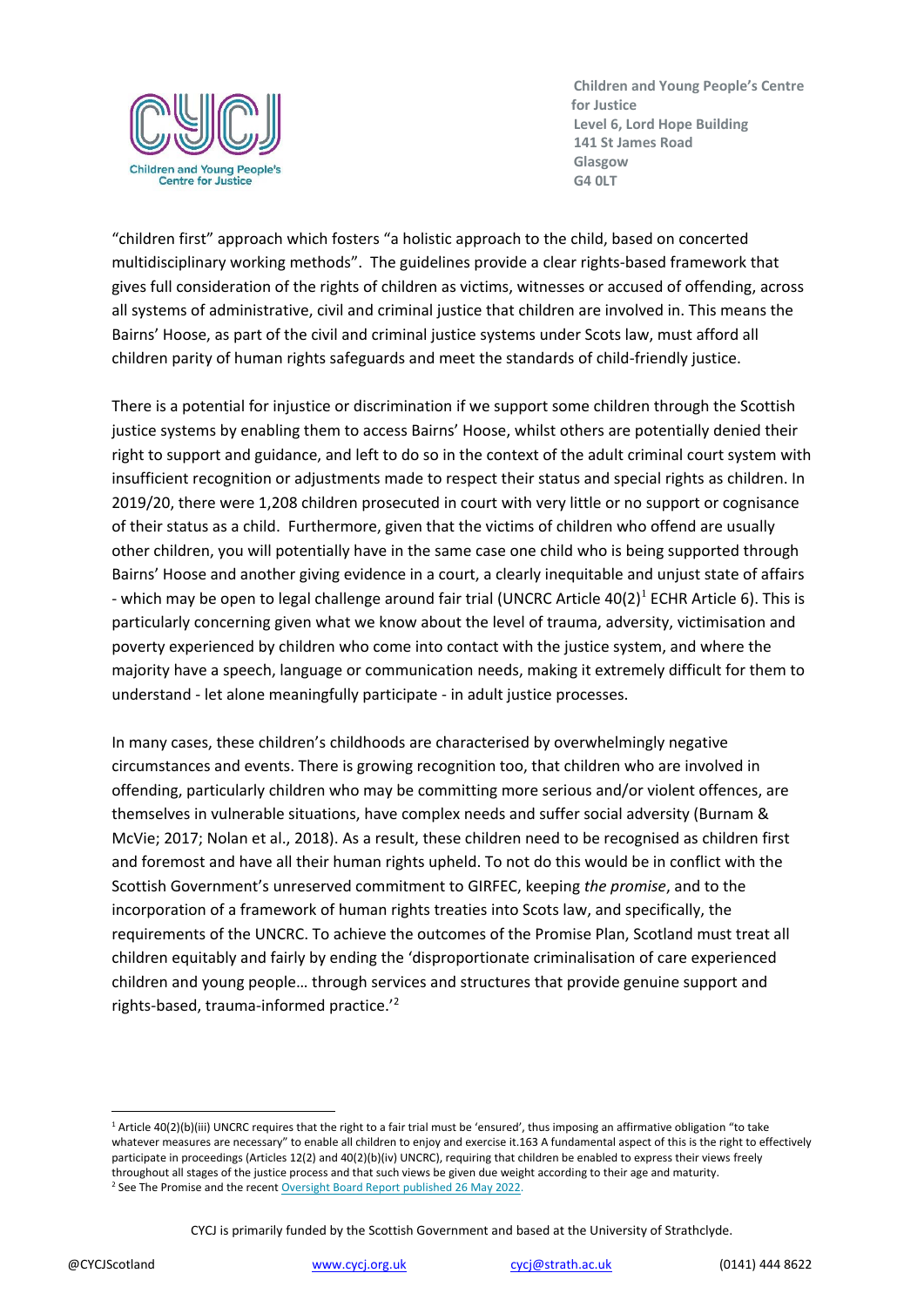

We realise that introducing Bairns' Hoose into Scotland has been motivated by positive intentions, and is an exciting, much-welcomed development, which has the potential to significantly improve children's experiences of justice.

However, if it is not extended to support children who are accused of harmful or offending behaviour, we believe that there will be an unintentional undermining of justice, and Scotland will do a disservice to these highly vulnerable and marginalised children, if they are excluded from this service.

We would appreciate if there could be consideration of these concerns, and we would welcome an opportunity to discuss this further with you or your colleagues.

The organisations below give their support to a Barnahus in Scotland, a Bairns' Hoose, being available to all children.

Regards

Fiona Dyer Director



Fiona McFarlane Head of Public Affairs



Elliot Jackson National Convener and Chief Executive Officer



Professor Jennifer Davidson Executive Director



Janine McCullough Senior Education Officer



**EQUALITY | RESPECT | LOVE** Louise Hunter **CEO** 



**ADMINISTRATION** 

Neil Hunter Principal Reporter/Chief Executive



Paul Carberry National Director for Scotland and England



Grace Fletcher, Ranald McTaggart Chairs of NYJAG